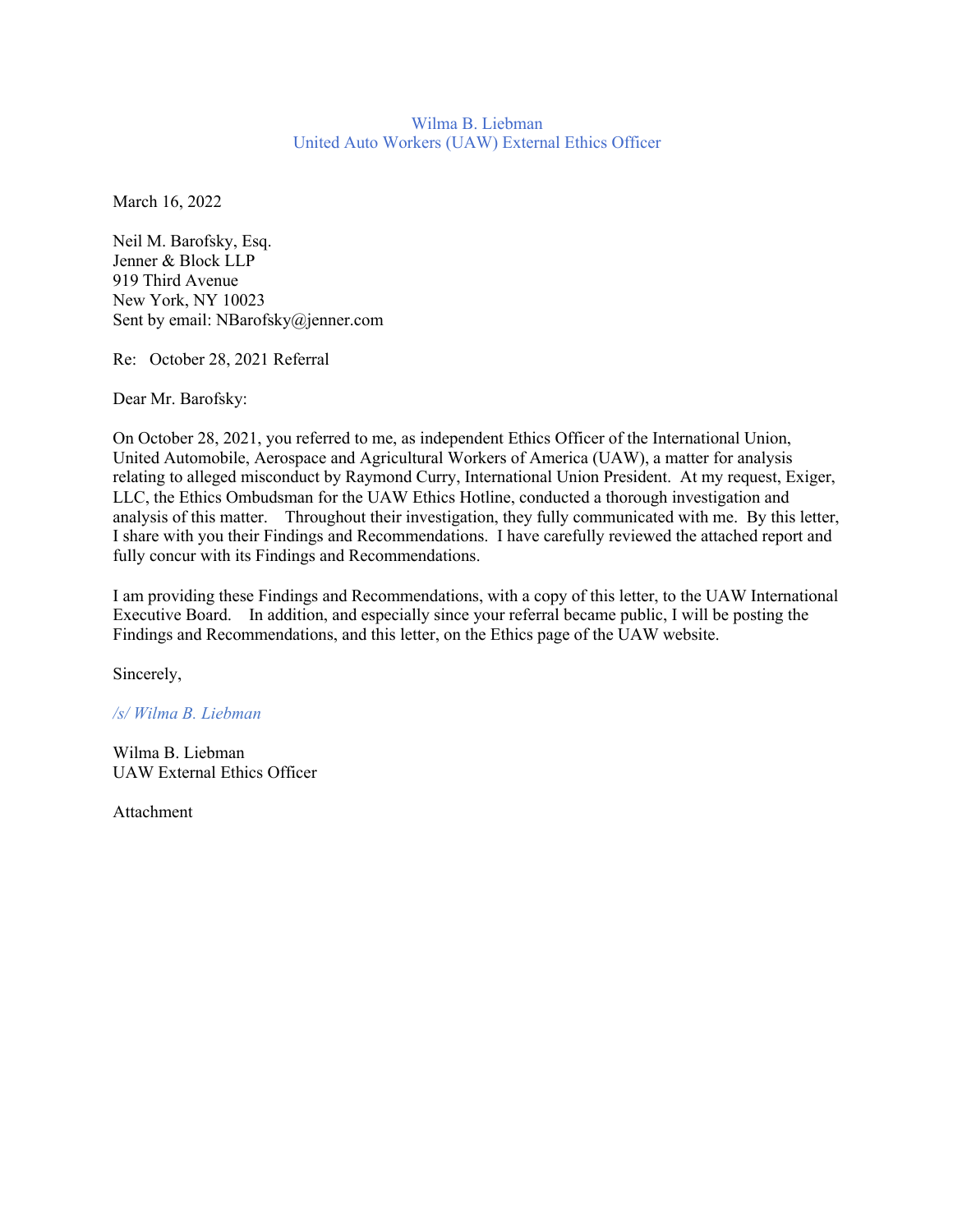

To: Wilma Liebman From: Exiger Re: Ray Curry's Use of Sports Tickets/Investigative Findings and Recommendations Date: March 15, 2022  $\_$  , and the set of the set of the set of the set of the set of the set of the set of the set of the set of the set of the set of the set of the set of the set of the set of the set of the set of the set of the set of th

# **Background**

On October 28, 2021, Neil Barofsky, the federal court-appointed Monitor ("the Monitor") for the United Auto Workers ("UAW" or "the Union") referred a matter involving allegations against UAW President Ray Curry ("Mr. Curry") to UAW External Ethics Officer Wilma Liebman ("Ms. Liebman"). <sup>1</sup> An unnamed source alleged that in January 2017, Mr. Curry violated UAW policy by improperly accepting tickets to a sporting event from a marketing vendor.<sup>2</sup> At the time, Mr. Curry was the Director of UAW Region 8 and he claimed that he received tickets to attend the 2017 National Collegiate Football Championship game ("the January 9, 2017 game") between Alabama and Clemson on January 9, 2017, while he was in Florida to assist in a UAW collective bargaining agreement ("CBA") negotiation.<sup>3</sup> Mr. Curry also stated that when Region 8 made advertising sales purchases for the UAW, the sales contract came with allotments to sporting events; the tickets he used were acquired through this type of allotment.

The Monitor conducted a preliminary investigation into these allegations prior to referring the matter to Ms. Liebman. Per the Justice Department's consent decree with the UAW, the Monitor had the authority to pursue disciplinary proceedings if wrongdoing was found,<sup>4</sup> but he decided that his office would not pursue this matter further. In his October 28, 2021 referral letter to Ms. Liebman, he summarized the investigative steps taken by his office and stated that "the quality of evidence and the nature of Mr. Curry's conduct do not cross the necessary threshold such that the Monitor would institute such a proceeding," He added:

The Monitor has thus determined that Mr. Curry's conduct falls below its evidentiary and materiality thresholds given the uncertainty around the specific policy concerning tickets, the relative lack of materiality of the conduct and that it appears to have happened on only one occasion, that the conduct occurred more than four years ago, and the intent of the parties that the Monitor's historical investigative efforts should focus on more significant matters.

However, he requested that the Ethics Officer "analyze the facts and ethical policies and practices at issue, and to take any further steps as you deem appropriate."5 Ms. Liebman

 $1$  Monitor's referral to Ms. Liebman, October 28, 2021.

<sup>2</sup> Meeting with UAW Counsel on Monitor Referral, November 5, 2021.

 $3$  Monitor's referral to Ms. Liebman, October 28, 2021.

<sup>4</sup> Consent Decree, E.D. Mich., January 29, 2021.

<sup>5</sup> Monitor's referral to Ms. Liebman, October 28, 2021.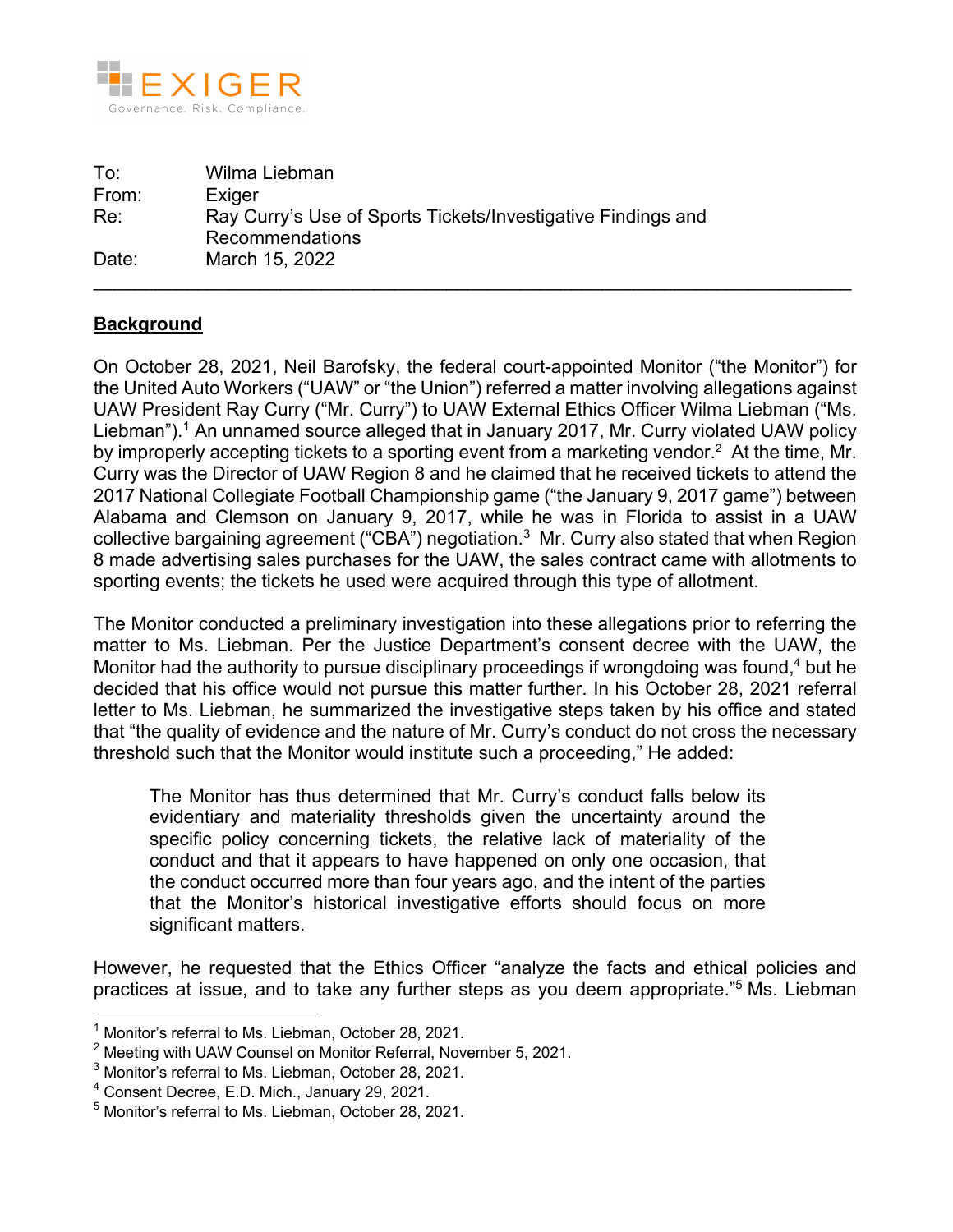

subsequently asked Exiger, LLC, the Ethics Ombudsman for the UAW Ethics Hotline, to investigate this matter, address the Monitor's questions, and present findings and conclusions.

In order to do this, Exiger sought to delve deeper into any applicable UAW policies, Mr. Curry's understanding of these policies and the circumstances surrounding the tickets that were acquired for the January 9, 2017 game. Key questions included, but were not limited to, whether Mr. Curry:

- Violated any UAW Policies and Procedures
- Traveled to Florida for legitimate UAW business
- Was influenced to purchase advertising because of the tickets that came with advertising packages
- Believed it was ethically allowable for him to use the tickets provided through ad sales
- Routinely used sporting tickets that came with advertising packages to attend games

This memo provides a detailed explanation of Exiger's investigation, findings and conclusions. Exiger notes that the UAW and Mr. Curry were fully cooperative during this investigation, providing us with any assistance we requested. Exiger also notes that the Monitor's Office interviewed Mr. Curry in the course of its investigation, and we requested their interview notes. These notes were highly relevant to us as they pertained to the subject of this investigation and the Monitor's referral letter made several references to the interview with Mr. Curry. However, the Monitor did not provide these notes.

# **Findings**

To fully evaluate the merits of the allegations against Mr. Curry, Exiger sought to gain an understanding of the advertising sales contracts at the UAW and the details of the events that led Mr. Curry to attend the January 9, 2017 game. Exiger then reviewed applicable UAW policies and analyzed whether any ethical violations had occurred based on those policies.

### *UAW Advertisements, the January 9, 2017 Game Tickets and Attendance*

This section discusses the UAW's practices regarding advertising sales purchases and the way in which tickets obtained as part of advertising sales purchases were typically handled. It also details Mr. Curry's trip to Florida and how he obtained the tickets to attend the January 9, 2017 game.

# A. **Purchase of Advertising**

In the last decade, the UAW has engaged in high profile, extremely contentious organizing drives in the southern part of the United States. As a result, public relations professionals recommended that UAW leadership solicit advertising to increase the UAW's visibility and,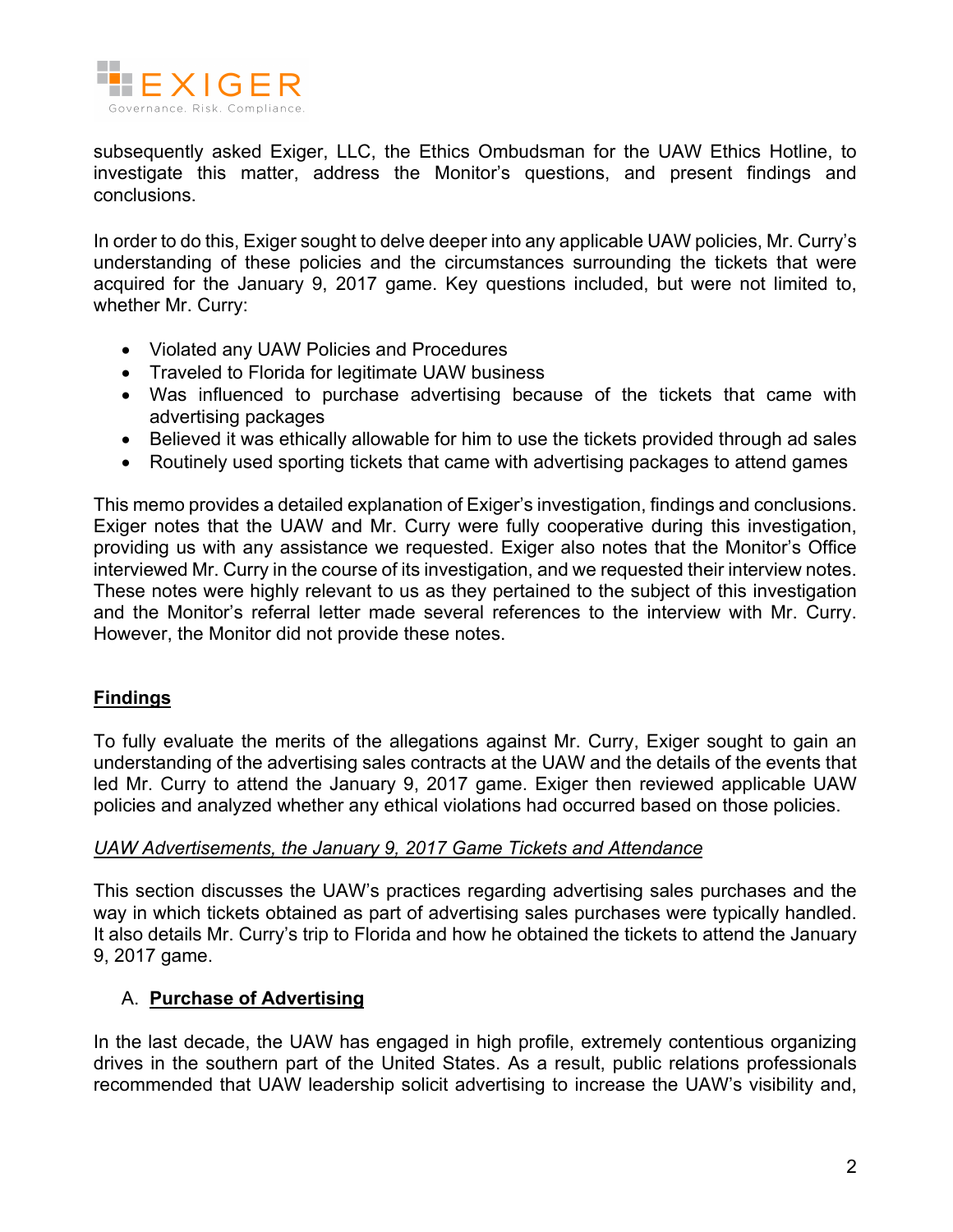

possibly, support for the Union. Prior to Mr. Curry's tenure as its Director,<sup>6</sup> Region 8 began purchasing advertising packages for this reason.<sup>7</sup>

Mr. Curry's understanding of the purpose of the advertising campaigns aligns with the background information that UAW counsel provided to Exiger. Specifically, Mr. Curry explained to Exiger that the UAW used advertising at sporting events to increase the Union's visibility, especially during organizing drives. <sup>8</sup> The UAW did not have a set budget for advertising – it was discretionary, and when he became the Region 8 Director, Mr. Curry had the sole authority to purchase advertising.<sup>9</sup> The practice of purchasing advertising for the UAW also occurred in other regions, and these regions also received tickets to entertainment and/or sporting events. No claims have been made of improper use of tickets in these other regions. Nor did Exiger's investigation yield any evidence of unethical conduct related to advertising purchases in other regions.

The advertising contract packages typically came with either an allotment (credited dollar amount for tickets) or a set number of tickets for the sporting events at which the UAW was advertising. Importantly, these tickets were never separately negotiated or provided to representatives. Rather, they were part of the overall advertising package purchased by the UAW.

Although the UAW did not provide any guidance as to what should be done with these types of tickets, Mr. Curry said that he routinely distributed these tickets to rank and file UAW members.<sup>10</sup> He recalled that the UAW would try to send UAW members wearing UAW gear to the sporting events so that there would be additional visibility for the UAW.<sup>11</sup> Mr. Curry was not aware of what other regions typically did with the tickets they were given.<sup>12</sup>

The advertising purchases and the tickets attached to these packages were no secret to the UAW leadership. Mr. Curry informed other Regional Directors of his ad purchasing, and at one International Executive Board ("IEB") meeting, he brought examples of gameday programs and other publications where the ads Region 8 purchased were displayed.<sup>13</sup> Mr. Curry was open about Region 8 purchasing these advertising packages and he believed that this was being done for legitimate purposes.

### B. **Mr. Curry's Receipt of Tickets as Part of Advertising Purchases**

<sup>6</sup> Mr. Curry was first elected as the Region 8 Director on June 4, 2014. *See http://uawregion8.net/raycurry.html*. Region 8's territory includes much of the mid-Atlantic and most of the deep south of the United States.

 $7$  Meeting with UAW Counsel on Monitor Referral, November 5, 2021.

<sup>&</sup>lt;sup>8</sup> Exiger interview of Mr. Curry, February 24, 2022.

 $9$  Id.

<sup>&</sup>lt;sup>10</sup> Meeting with UAW Counsel on Monitor Referral, November 5, 2021; Exiger interview of Mr. Curry, February 24, 2022.

<sup>&</sup>lt;sup>11</sup> Exiger interview of Mr. Curry, February 24, 2022.

 $12$  Exiger interview of Mr. Curry, February 24, 2022.

<sup>&</sup>lt;sup>13</sup> Exiger interview of Mr. Curry, February 24, 2022.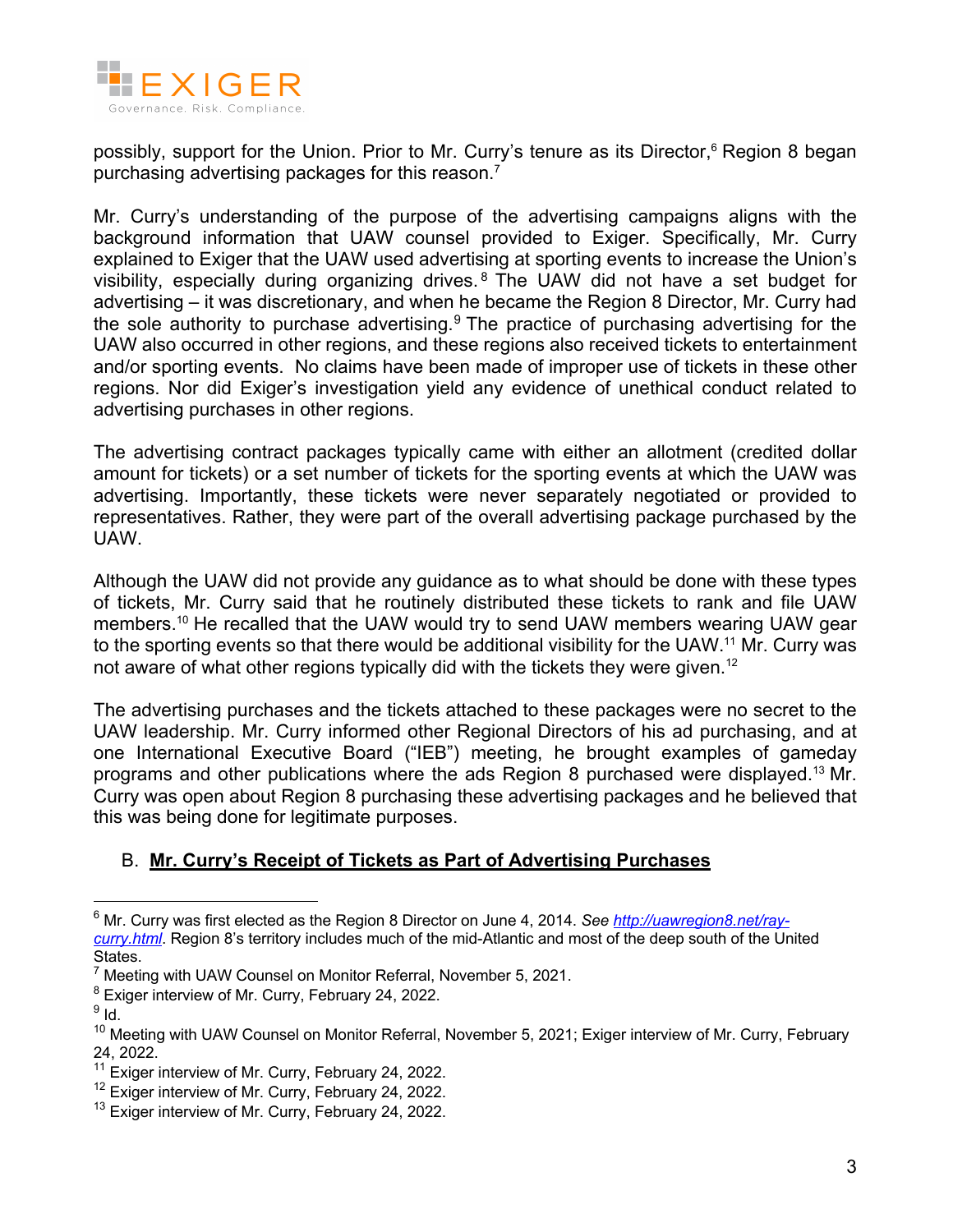

On behalf of Region 8, Mr. Curry (as well as others within the UAW) negotiated advertising contracts that came with tickets to sporting events. However, he stated to Exiger that these tickets never factored into his decisions to purchase the advertising, or from whom to purchase the ads. Nor did he ever keep track of the ticket allotments. Indeed, he informed Exiger that as a result, the UAW sometimes even had ticket allotments from one year that carried over into the following year.<sup>14</sup>

Mr. Curry further stated that with the exception of the January 9, 2017 game tickets, he distributed the sporting tickets that Region 8 received as part of advertising packages to UAW members. Exiger requested documentation from the UAW that would corroborate Mr. Curry's statement and, in some cases, noted below, Exiger received emails confirming that Mr. Curry forwarded the tickets to others at the UAW.15 Below is a description of the sporting tickets Region 8 obtained as part of advertising purchases while Mr. Curry was the Region 8 Director.

- November 8, 2014 four tickets to the November 22, 2014 University of Alabama homecoming game.<sup>16</sup>
- December 7, 2016 four tickets to the December 31, 2016 Peach Bowl.<sup>17</sup>
- January 9, 2017 four tickets to the January 9, 2017 National Collegiate Football Championship game between Alabama and Clemson. Mr. Curry attended this game along with three colleagues. He did not receive these tickets via email. Further details on how he obtained these tickets can be found in the section entitled "The January 9, 2017 game."
- December 5, 2017 four tickets to the January, 1, 2018 Peach Bowl.<sup>18</sup>
- December 9, 2017 three tickets to the December 10, 2017 Minnesota Vikings v. Carolina Panthers NFL game.<sup>19</sup> Mr. Curry forwarded these tickets to Region 8 Representative Robert Riggins on December 9, 2017.<sup>20</sup>

<sup>&</sup>lt;sup>14</sup> Exiger interview of Mr. Curry, February 24, 2022.

 $15$  Exiger did not draw conclusions based on whether we received such documentation, as the tickets could have been distributed in a variety of other ways, including physical transmission.

<sup>&</sup>lt;sup>16</sup> UAW-Curry Doc Collection Grp 6: UAW-Mon\_000259 (November 11, 2014 email from Curry to Will Pinkston).

<sup>&</sup>lt;sup>17</sup> UAW-Curry Doc Collection Grp 5: UAW-Mon\_000225 (December 7, 2016 email from Curry to Jim Scotti).

<sup>&</sup>lt;sup>18</sup> UAW-Curry Doc Collection Grp 5: UAW-Mon 00196 (December 5, 2017 email from

Orders@AEPcompanies.com to Curry).

<sup>&</sup>lt;sup>19</sup> UAW-Curry Doc Collection Grp 4: UAW-Mon\_000189 (December 9, 2017 email to Curry from Orders@AEP).

<sup>&</sup>lt;sup>20</sup> Exiger received a copy of the December 9, 2017 email from Mr. Curry to Robert Riggins (with the tickets attached) from Terry Campbell on February 28, 2022.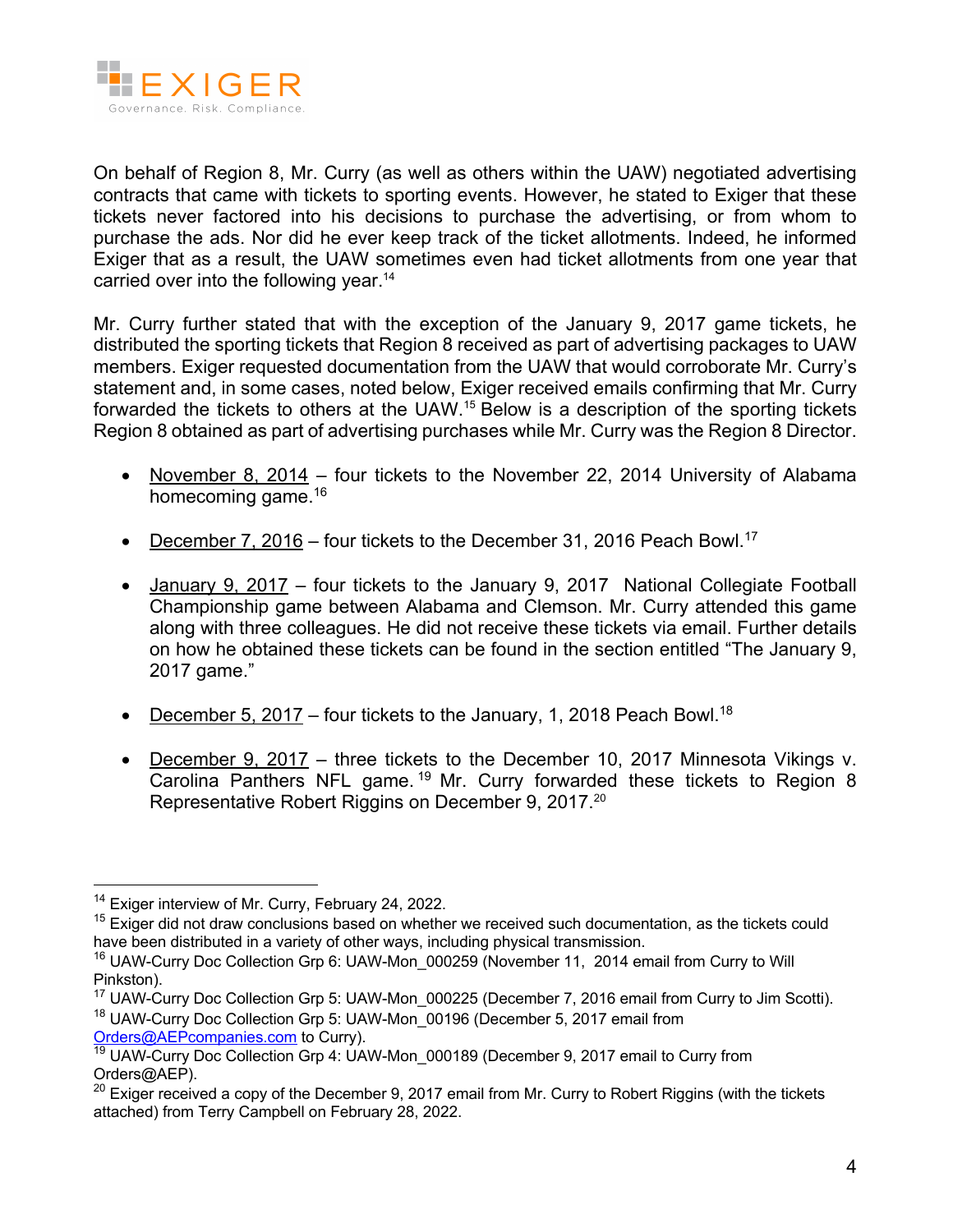

- January 8, 2018 four tickets to the January 28, 2018 NFL Pro Bowl.<sup>21</sup>
- August  $16$ ,  $2018$  sixteen tickets to the September 1, 2018 Camping World Kick-off.<sup>22</sup> Mr. Curry forwarded the tickets via email to Mitchell Smith on August 16, 2018.<sup>23</sup>

# C. **Travel to Florida**

On January 1, 2017, Mr. Curry traveled to Florida from his home in Tennessee to assist with contract negotiations with two significant employers in Region 8, specifically Lockheed Martin and Raytheon. Mr. Curry attended the opening of the negotiations with Lockheed Martin in Ocala, Florida on January 9, 2017. He informed Exiger that it was common for regional directors to be present at the beginning of contract negotiations and that there was added pressure on Region 8 because a Representative was going to retire on January 31, 2017. Additionally, another Region 8 Representative who was going to take over the negotiations with Lockheed was scheduled to have back surgery. As a result of these staffing shortfalls, Mr. Curry was more involved in these negotiations than might normally be expected.<sup>24</sup>

The records Exiger reviewed confirm that Mr. Curry made an airline reservation to travel to Florida on January 1, 2017, with a departure from Nashville to Tampa on January 9, 2017 and a return from Tampa to Nashville on January 10, 2017.25 Mr. Curry had to adjust his schedule to accommodate the Raytheon negotiations and, therefore, returned to Tennessee on January 11, 2017.

The records also confirm that Mr. Curry stayed at hotels within the Ocala/Largo areas in which the negotiations were taking place.<sup>26</sup> The business expense receipts that he submitted also state that the purpose for the expense was "Negotiations-CAT-Lockheed Raytheon, UAW Ford Aerospace meeting."<sup>27</sup> The colleagues who were with Mr. Curry in Florida during that trip confirmed that he traveled to the area for official UAW business.<sup>28</sup> Exiger found no evidence that would indicate the January 9, 2017 game (discussed below) played any role in his decision to travel to Florida.

<sup>&</sup>lt;sup>21</sup> UAW-Curry Doc Collection Grp 4: UAW-Mon 000172 (January 8, 2018 email to Curry from Orders@AEP). <sup>22</sup> Email from Mr. Curry to Mr. Smith, August 16, 2018.

<sup>23</sup> Id.

<sup>&</sup>lt;sup>24</sup> Exiger interview of Mr. Curry, February 24, 2022.

<sup>&</sup>lt;sup>25</sup> Document provided by Terry Campbell titled "Flight-oil change[96]".

<sup>&</sup>lt;sup>26</sup> Also in the records was a receipt for lodging by Mr. Curry at a Hilton Hotel in Ocala, Florida, check-in on January 9, 2017 and check-out on January 10, 2017. Another receipt shows Mr. Curry staying at the Biltmore Beach Hotel in Treasure Island, Florida, checking in on January 10, 2017 and checking out on January 11, 2017. Mr. Curry advised during our interview that he traveled to the Tampa area during this time for two negotiations; the Lockheed Martin contract in Ocala, Florida and the Raytheon contract in Largo, Florida.  $27$  Exiger interview of Mr. Curry, February 24, 2022 and Curry Report Key 47415.

<sup>&</sup>lt;sup>28</sup> Exiger interview of Representative A, February 9, 2022; Exiger interview of Representative B, February 10, 2022; Exiger interview of Assistant Director, February 10, 2022.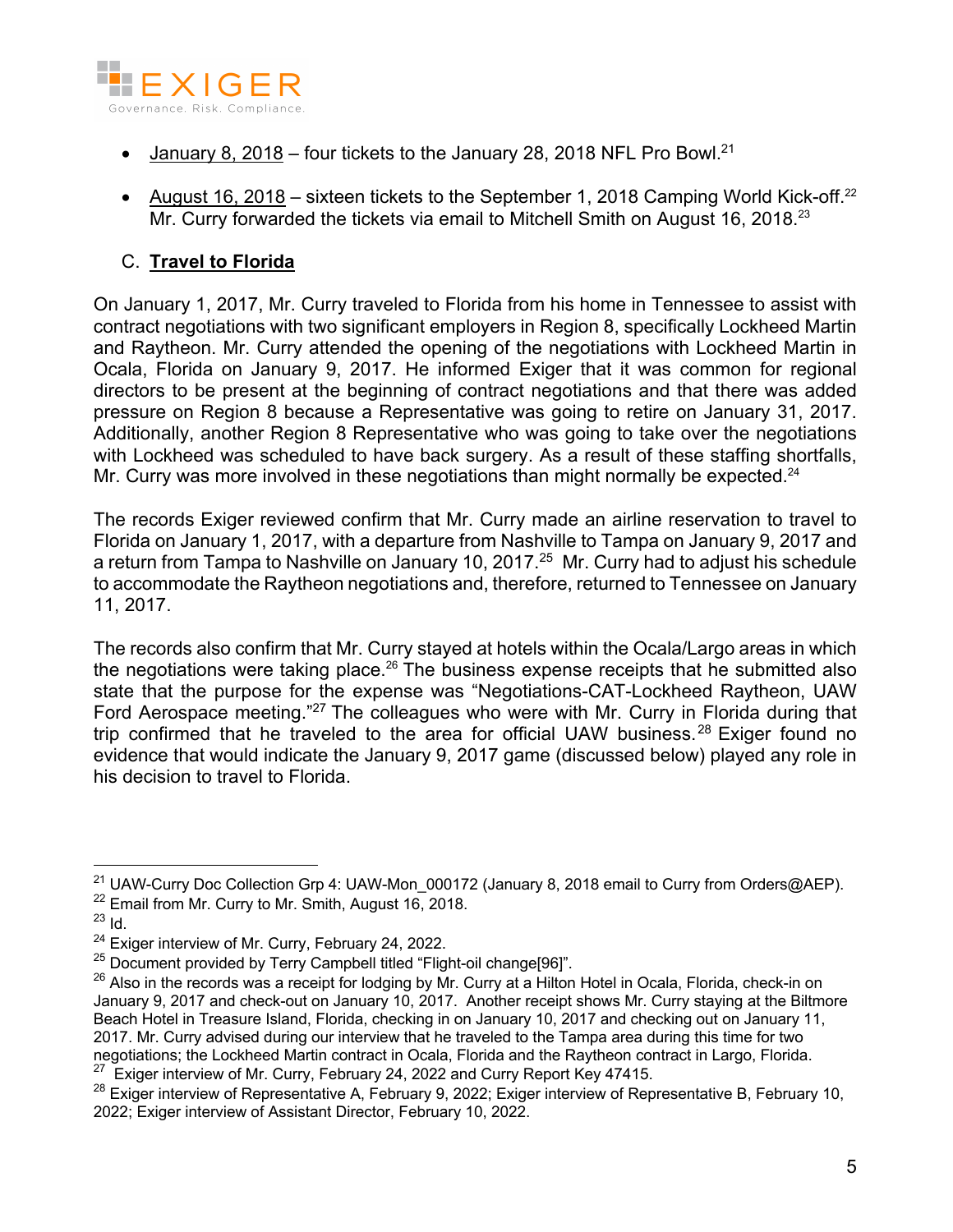

# D. **The January 9, 2017 game**

According to Mr. Curry, he first decided to attend the January 9, 2017 game on January 9, 2017, the day the game took place. At the time, Mr. Curry was involved in communications with Jim Scotti ("Mr. Scotti"), a vendor at Professional Sports Publications, to negotiate the Region 8 advertising package for the 2017 calendar year. Mr. Curry had purchased ad sales from Mr. Scotti on behalf of Region 8 in previous years, and on January 9, 2017, Mr. Curry asked Mr. Scotti whether tickets to the January 9, 2017 game could be purchased at face value. Mr. Scotti mentioned that tickets to the game were available, but at an "outrageous" price. He also reminded Mr. Curry of Region 8's remaining ticket allowance from the advertising purchases Mr. Curry made in the 2016 calendar year. Mr. Scotti informed Mr. Curry that the ticket allotment available from 2016 could not secure club level seats to the January 9, 2017 game, as had been contemplated in the 2016 contract, but that the available ticket allowance under the 2016 contract could be used for four regular seats. Mr. Curry requested those tickets and Mr. Scotti arranged for someone from his company to have the tickets at will-call for Mr. Curry to pick up. During these same discussions with Mr. Scotti, Mr. Curry agreed to purchase the ad buys for the 2017 calendar year. Mr. Curry stated that his decision to purchase the advertising package had nothing to do with the tickets he obtained for the January 9, 2017 game, which were already available to the UAW as result of the 2016 contract. 29

Mr. Curry attended the game with three individuals from Region 8 who were also in town for the contract negotiations. Mr. Curry told Exiger that on the night of the game, he informed these individuals that he had tickets to the game and that, unless they had other plans, they could go with him.30 All three individuals corroborated Mr. Curry's account and they told Exiger that they were not aware they would be attending the game until the day of the game. $31$ 

Mr. Curry told Exiger that he had no reservations about attending the game because he did not believe he was doing anything wrong or that he violated any UAW policies. He also recalled that in the fall of 2016, during advertising sales package discussions, Mr. Scotti mentioned Region 8 had enough of a ticket allowance to get club-level tickets to the January 9, 2017 game. Mr. Curry did not act on that offer at the time.<sup>32</sup>

Mr. Curry also said that he never thought twice about the tickets for that game until it was raised in 2021 as an issue that might affect his appointment as the UAW's President. The tickets were never raised to him as a potential ethical conflict at the time of the January 9, 2017 game or any time prior to 2021. To eliminate even the slightest appearance of impropriety, he said that, on his own initiative, he decided that he would not only pay back the face value of his ticket to the January 9, 2017 game, he would also pay back the face value

 $29$  Exiger interview of Mr. Curry, February 24, 2022.

<sup>&</sup>lt;sup>30</sup> Exiger interview of Mr. Curry, February 24, 2022.

 $31$  Exiger interview of Representative A, February 9, 2022; Exiger interview of Representative B, February 10, 2022; Exiger interview of Assistant Director, February 10, 2022.

<sup>&</sup>lt;sup>32</sup> Exiger interview of Mr. Curry, February 24, 2022.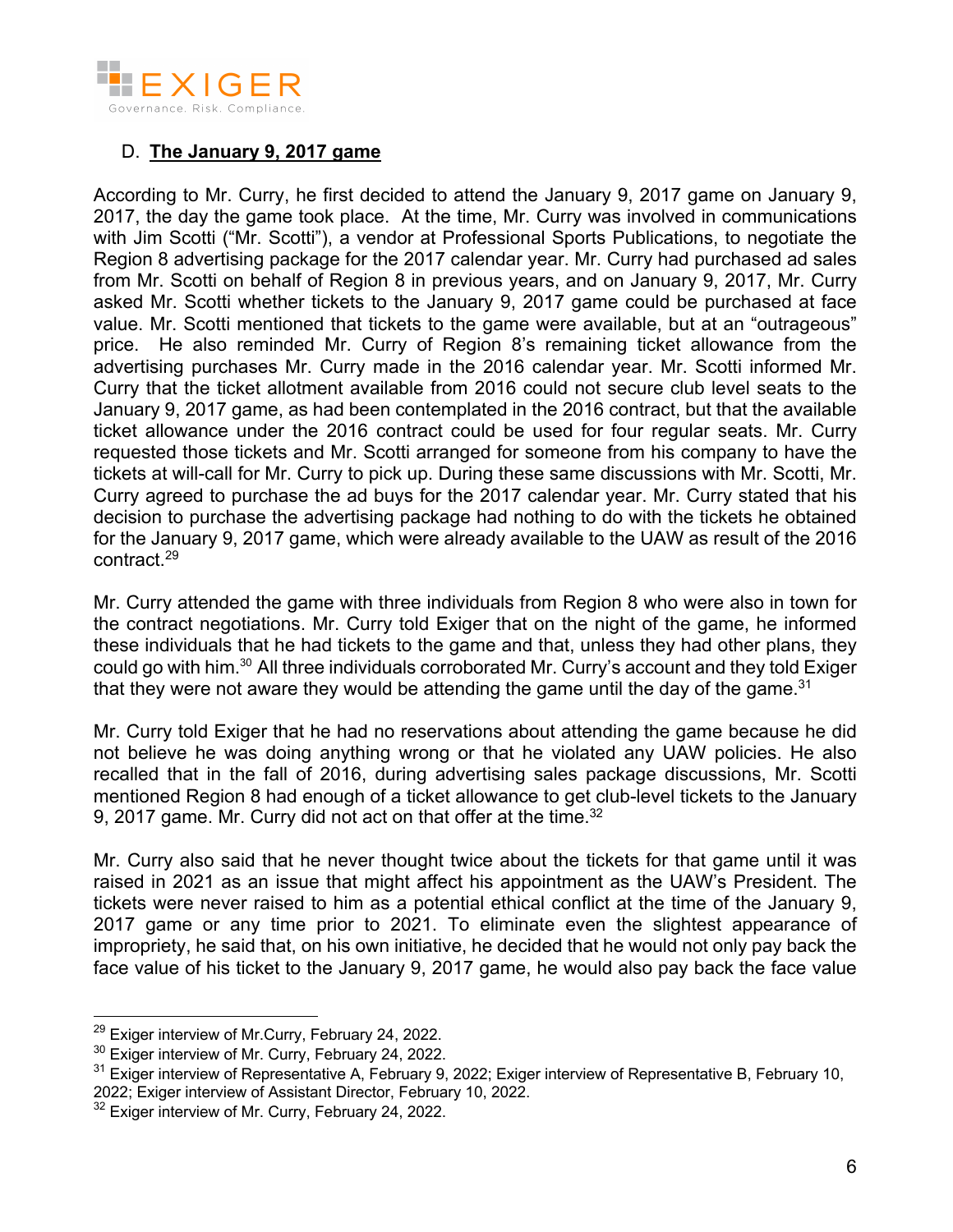

of the three other tickets.<sup>33</sup> He therefore paid back the face value of all these tickets on May 17, 2021.

### *The IEB's and Monitor's Determinations/Resulting Actions*

Mr. Barofsky referred the ticket matter to the IEB before ending his investigation into the matter. Although there is some disagreement between the Monitor and the UAW as to the timing of events that led to his referral of this investigation to the IEB and whether the Monitor should have completed his investigation before his referral, it is relevant for us to note that the IEB reviewed this matter on September 7, 2021. The IEB found that Mr. Curry had not violated any UAW policies and procedures, but it took action to address the UAW's policies related to tickets provided by advertising vendors. This action is described further in the "Recommendations" section of this report. Further, on October 28, 2021, the Monitor determined that no further action against Mr. Curry was warranted by his office and he referred the matter to the Ethics Officer.

### *UAW Policies on Business Dealings/Accepting Items from Vendors and Exiger's Analysis*

This section details the relevant policies and procedures in effect as of January 9, 2017, when Mr. Curry accepted and used tickets to the January 9, 2017 game. Exiger evaluated these policies and procedures to understand the Union's expectations of how UAW representatives would conduct themselves in relation to vendors, and, that information was used to determine whether Mr. Curry engaged in any behavior that violated these policies and procedures. The excerpts of relevant policies and procedures for this investigation and Exiger's analysis are as follows:

### A) **Administrative Letter re Ethical Conduct in Dealing with Vendors, Suppliers and Other Providers of Service (2003)**:

*"Union representatives may not receive meals, gifts, tickets to sporting event, concerts or other events, or any other item of value from vendors under any circumstances."*

Here, the advertiser was a vendor and Region 8 received tickets that were part of the UAW's advertising purchase from that vendor. A literal reading of the 2003 Admin letter could lead one to believe that tickets in the possession of the UAW as a result of the advertising sales could not be used by UAW representatives. UAW counsel explained, however, that interpreting the policy this way would also prohibit the purchase of any goods or services from any vendor by the UAW. That explanation is reasonable in our view. Further, Mr. Curry explained that he viewed the advertising sales and the tickets as part of one sales package; the tickets were not something Region 8 received in addition to the package. He felt he had no reason to be concerned that he was in violation of the policy based on this interpretation. Indeed, a more precise understanding of the policy would indicate that Union representatives may not receive items of value from a vendor for *free*. This is quite different from a situation

<sup>&</sup>lt;sup>33</sup> Exiger interview of Mr. Curry, February 24, 2022.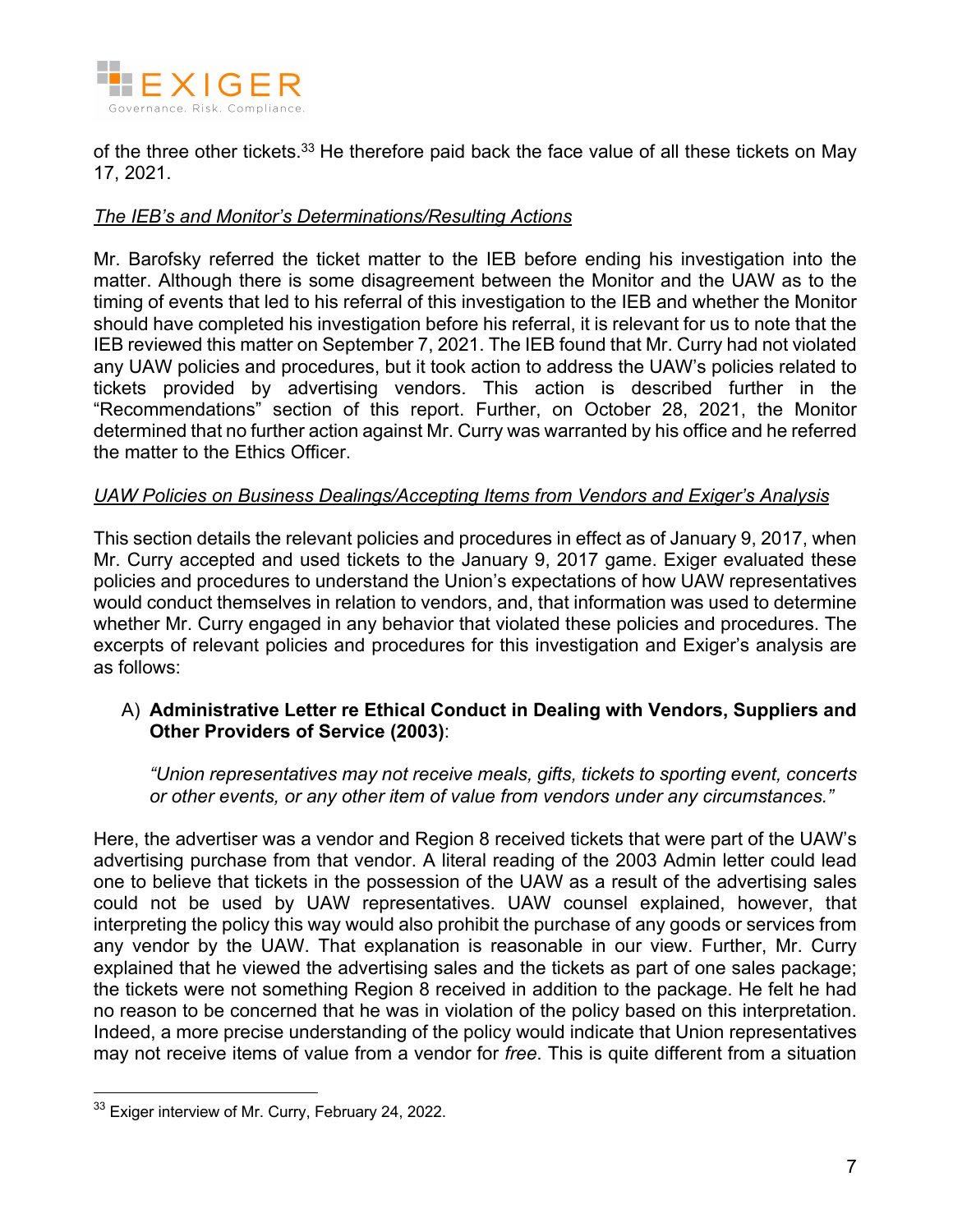

where the UAW would contract for services, e.g., building maintenance, and in connection with that transaction receive sporting tickets. Here, the tickets were acquired as part of a purchase of advertising for the game in question. If that is indeed the intention of the policy (e.g. to prohibit receiving gifts or free items of value from a vendor) then tickets received as a result of the purchase of advertising space in an arm's-length transaction would have been paid for by the UAW and, therefore, could be used by UAW representatives. In this case, the tickets Mr. Curry received to the January 9, 2017 game were part of the advertising sales package purchased by the UAW. Thus, he was not in violation of the policy as the UAW intended it in 2017.

### B) **UAW Ethical Practices Codes, Financial Practices (June 2014)**:

*"Union funds are held in sacred trust for the benefit of the membership. The membership is entitled to assurance that Union funds are not dissipated and are spent for proper purposes."*

Exiger's investigation identified no evidence that Union funds were misused or "dissipated." The funds were used for the authorized purpose of advertising the Union at well-attended sporting events. There is no indication that Mr. Curry violated this policy.

### C) **UAW Ethical Practices Codes, Financial Practices, ¶ 3 (June 2014)***:*

*"There shall be no contracts of purchase or sale or for rendering services which will result in the personal profit or advantage of any officer or representative of the Union."*

Similar to our analysis above, Exiger's investigation identified no evidence that the contract entered into by Region 8 and the advertising firm resulted in Mr. Curry's personal profit. While he did enjoy the opportunity to attend the January 9, 2017 game, this, under any reasonable interpretation, cannot be what was intended by the term "profit or advantage" in the referenced policy. There is no indication that Mr. Curry violated this policy.

#### D) **UAW Ethical Practices Codes, Business and Financial Activities of Union Officials (June 2014)**:

*"Any person who represents the UAW and its members, whether elected or appointed, has a sacred trust to serve the best interests of the members and their families. Therefore, every officer and representative must avoid any outside transaction which even gives the appearance of a conflict of interest. The special fiduciary nature of Union office requires the highest loyalty to the duties of the office."*

This policy has no bearing on the facts and circumstances of the matter investigated by Exiger. Regardless of whether the transaction entered into by Region 8 to buy advertising to promote the UAW, or Mr. Curry's use of the tickets, would be considered an "outside" activity, neither created a conflict of interest, or even the appearance of a conflict. Thus, there is no indication that Mr. Curry violated this policy.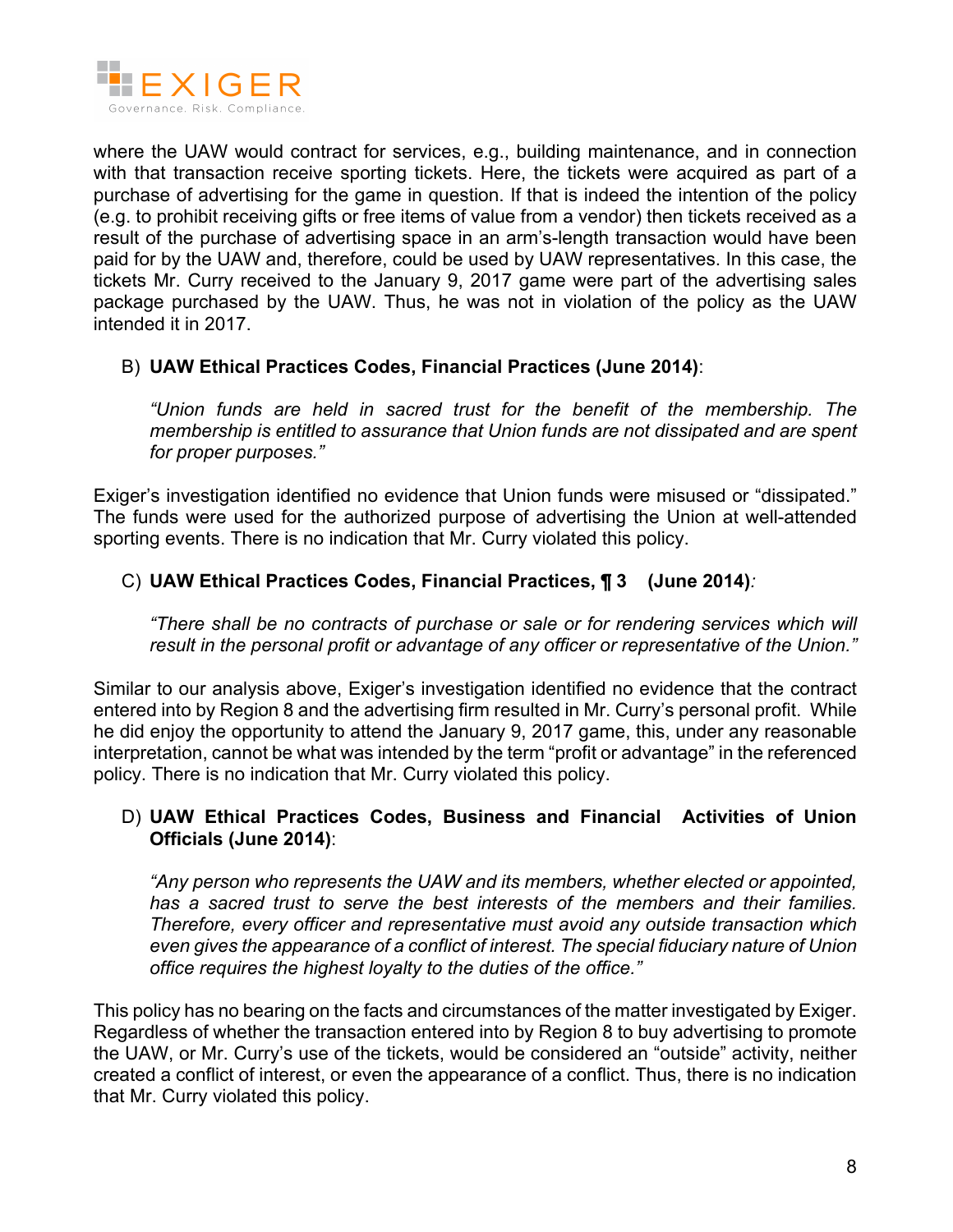

# E) **UAW Ethical Practices Codes, Business and Financial Activities of Union Officials, ¶ 4 (June 2014)***:*

*"No officer or representative shall accept . . . valuable gifts, lavish entertainment or any personal payment of any kind . . . from a business or professional enterprise with which the Union does business."*

This policy has no relevance to the facts and circumstances investigated here and, therefore, is not applicable. The tickets were not a gift or personal payment, but were obtained as part of an arm's length ad purchase. Thus, there is no indication that Mr. Curry violated this policy.

#### *Travel to Florida/Advertising Sales and Ticket Use Analysis*

### A. **Travel to Florida**

As previously discussed, there is ample evidence that Mr. Curry traveled to Florida for legitimate UAW business, not to attend the January 9, 2017 game. Thus, there is no indication that Mr. Curry violated UAW policy or committed an ethical violation.

### B. **Advertising Sales and Ticket Use**

This investigation did not uncover any evidence that Mr. Curry factored sporting events tickets into his decisions to purchase advertising for the UAW. Mr. Curry stated that he distributed the tickets that Region 8 received as part of the advertising purchases to other UAW members on all but one occasion, and, in fact, that he lost track of the ticket allotment.<sup>34</sup> Although Exiger did not receive emails confirming that Mr. Curry distributed all the sporting event tickets from advertising purchases to other UAW members, this has no bearing on our analysis because we have already determined that his use of the tickets would not constitute a violation of the UAW's policies. Regardless, there is no evidence or reason to believe that Mr. Curry attended a sporting event using the tickets obtained as part of the ad purchases other than on the one occasion on January 9, 2017. Exiger found no evidence to indicate that he took advantage of his position or that he was engaging in unethical activity.

### **Recommendations**

Although Mr. Curry's one time use of the tickets did not violate the UAW Constitution or policies in place at the time, the use by a high-ranking UAW official of tickets purchased as part of a UAW advertising purchase could create a negative perception. Further, absent checks on this practice, there is the potential for abuse.

After reviewing this matter, the UAW, with input from the Monitor, issued a revised policy concerning the use of sports tickets titled "UAW Policy on Event Sponsorships, Advertising

<sup>&</sup>lt;sup>34</sup> Exiger interview of Mr. Curry, February 24, 2022.